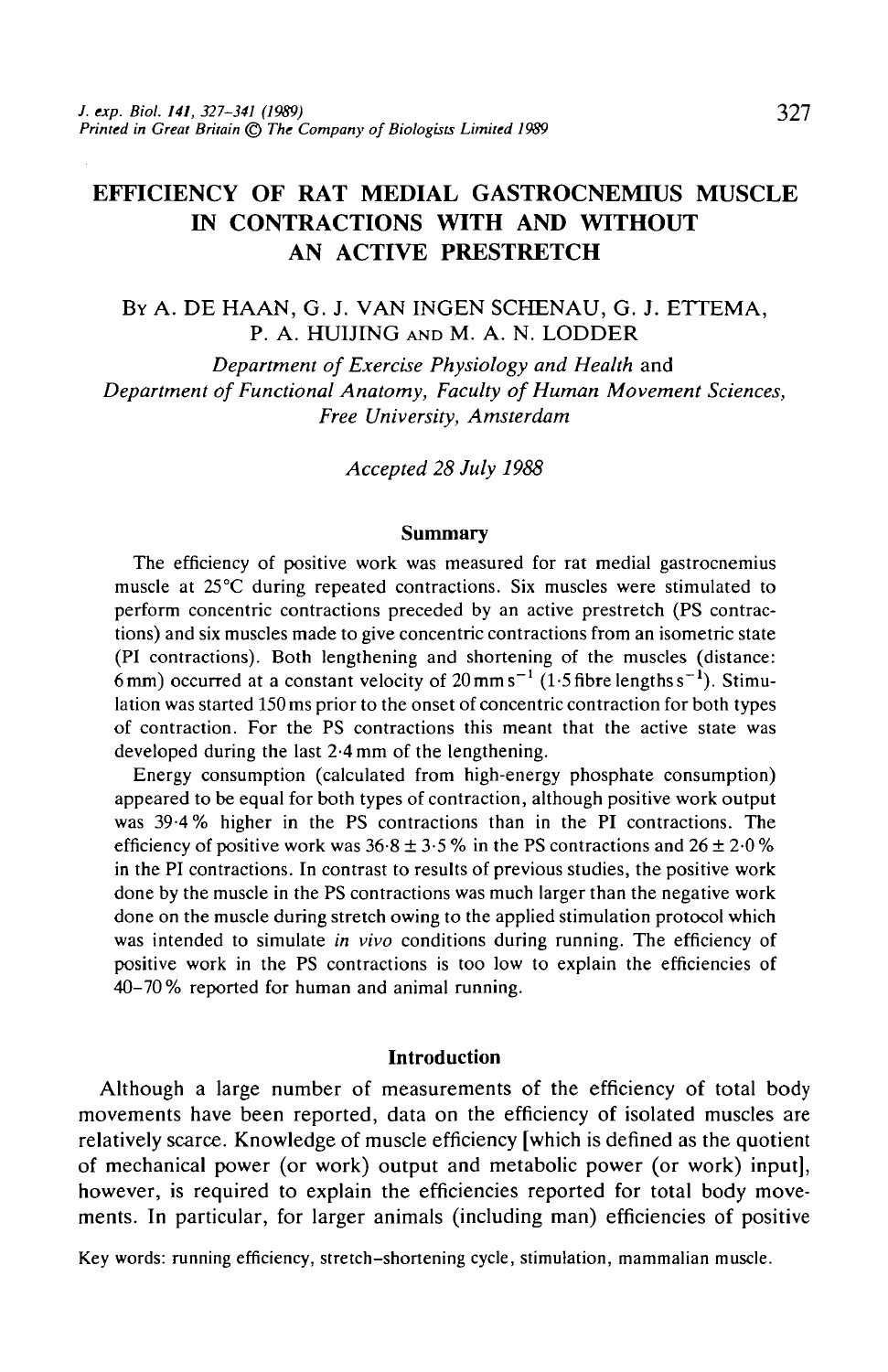## 328 A. DE HAAN AND OTHERS

power production during walking, hopping and running (Margaria, 1968; Pugh, 1971; Williams & Cavanagh, 1983; Heglund *et al.* 1982) are far in excess of the muscle efficiency, which is generally assumed to be lower than 30 % (Stainsby *et al.* 1980; Astrand & Rodahl, 1977). This value is calculated from the product of phosphorylative coupling efficiency  $e_p$  and contraction coupling efficiency  $e_c$ (Alexander & Goldspink, 1977; Astrand & Rodahl, 1977). The  $e_p$  is assumed to be of the order of 60% whereas e<sub>c</sub> is estimated to be about 50% (Whipp & Wasserman, 1969; Stainsby *et al.* 1980). Most authors explain the relatively high gross efficiency found in walking, running and hopping by storage and release of mechanical energy in elastic structures of the muscle-tendon complexes (Cavagna *et al.* 1964; Taylor & Heglund, 1982; Alexander *et al.* 1982; Alexander, 1984,1988; McMahon, 1985). Elastic structures in a muscle-tendon complex can store potential energy when they are stretched. The capacity to store elastic energy is a function of the applied force and the compliance of the muscle-tendon complex. From the relatively low compliances reported in the literature (Walmsley  $\&$ Proske, 1981; Morgan *etal.* 1978; Morgan, 1977; Van Ingen Schenau *etal.* 1988) it can be concluded that the role of storage and release of elastic energy is often highly overestimated (Van Ingen Schenau, 1984). Alternative explanations for the high efficiencies found in total body movements involve either the storage and release of mechanical energy by a nonelastic mechanism in the contractile machinery, as shown by Cavagna et al. (1985), or a muscle efficiency higher than 30 %. The latter explanation is based on uncertainties in the estimation of the free energy,  $\Delta G$ , or the total enthalpy for *in vivo* conditions in mammalian muscles (Astrand & Rodahl, 1977; Morel, 1981) which means that the magnitude of  $e_p$  is open to discussion. Moreover, the often-cited value of  $e_c = 49\%$  (Whipp & Wasserman, 1969) is based on the gross efficiency in human cycling. Much higher values (up to  $e_c = 75\%$ ) are reported for slow animal muscles (Alexander & Goldspink, 1977). So there seem to be no decisive thermodynamic arguments against a muscle efficiency considerably higher than 30 %.

During running, many muscles of the lower extremities (in particular the knee extensors and the calf muscles) appear to be actively stretched before they are allowed to shorten. The purpose of the present study was to measure muscle efficiency in comparable stretch-shortening contractions. Even though much attention has been paid to enhancement of force and work due to an active stretch (e.g. Cavagna *etal.* 1968; Edman *etal.* 1978), only one study (Heglund & Cavagna, 1987) has reported data on muscle efficiency in contractions immediately preceded by stretching of the active muscle. However, in all these previous studies of mechanical or energetic effects of prestretching the contracting muscle, the stimulation protocols led to an unrealistic balance between negative work (work done on the muscle) and positive work (work done by the muscle). Stimulation was started at or prior to the onset of the stretch phase. As can easily be deduced from the force and length tracings presented by Cavagna *etal.* (1968) and Heglund & Cavagna (1987) such protocols lead to an amount of negative work which is more than four times larger than the subsequent positive work output. Even in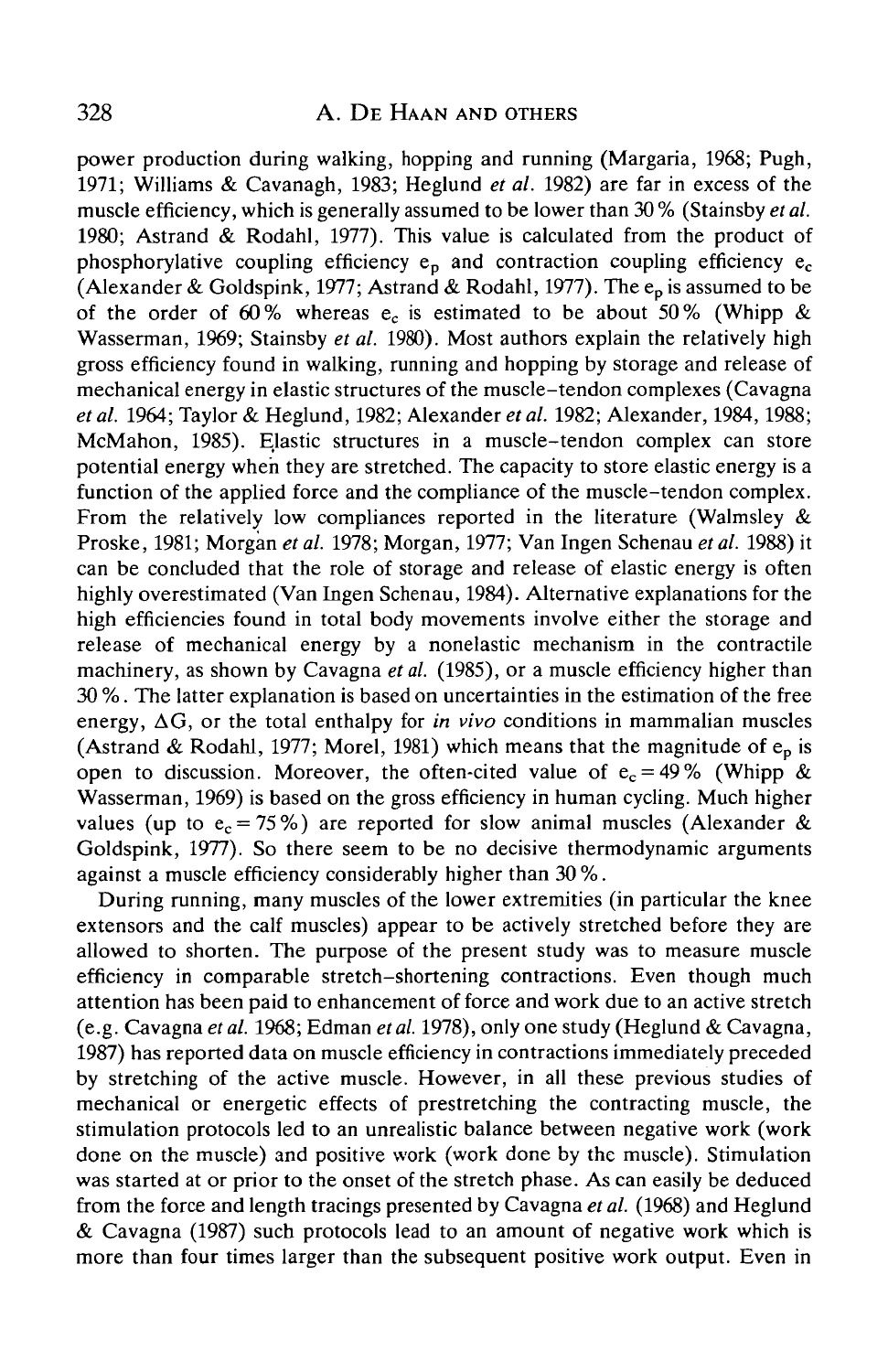# *Efficiency of rat gastrocnemius* 329

level walking and running, however, the mean net work output of the muscles of the lower extremity has to be larger than zero since these muscles will have to compensate for the losses of mechanical energy due to active deceleration of body segments, deformations of the foot and work done against the environment (mainly air friction). As shown by Hof *et al.* (1983), the positive work done by human calf muscles during walking is much larger than the negative work done on the muscles during the eccentric phase of this stretch-shortening cycle. This positive net work output appears to be achieved by activating the muscle shortly before the onset of the concentric phase. This activation condition was simulated in the present *in situ* experiments.

### **Materials and methods**

The muscle selected for the experiments was the medial gastrocnemius (GM) of adult male Wistar rats. Twelve rats with a mean body mass of  $240 \pm 7$  g were anaesthetized with an initial intraperitoneal dose of 60 mg kg $^{-1}$  pentobarbital. The GMs of both hindlimbs were carefully exposed. The distal tendon of the right GM was connected to the isovelocity system described previously by de Haan *et al.* (1987). Six muscles were allowed to perform repeated concentric contractions starting each contraction from an isometric state (henceforth called preisometric or PI contractions) and the concentric contractions of the remaining six muscles were preceded by a stretch (henceforth prestretch or PS contractions). Owing to the properties of the computerized control system, the imposed length pattern during the PS contractions contained a short (30 ms) isometric plateau between the eccentric and concentric phases. The temperature around the muscle was kept at  $25^{\circ}$ C using a diffusing jacket around the muscle through which passed heated water vapour from a nebulizer. The muscles were stimulated with silver electrodes placed on the distal part of the severed sciatic nerve. Muscle optimum length  $(L_0,$ the length which gave the highest twitch force) was determined with the blood supply intact.  $L_0$  was identified using 10 twitches at different muscle lengths (one each minute). Maximal isometric force  $F_0$  at  $L_0$  was measured during a short (200ms) tetanic contraction (60Hz stimulation frequency). It should be noted that  $L_0$  represents the length of the entire muscle-tendon complex. Muscle belly length and the most distal fibre bundle length were estimated at  $L_0$  using a pair of compasses. After the determination of  $F_0$ , the muscle was rested for 10 min and the blood supply was subsequently occluded to minimize aerobic metabolism and to prevent lactate removal during the experiments.

### *Experimental protocol*

A stimulation protocol was chosen which, to a certain extent, is comparable to the activation pattern observed in human calf muscles during walking. It is known that during human walking the calf muscles undergo a pronounced stretchshortening cycle (Hof *et al.* 1983). Moreover, the activation of these muscles appears to be strongly increased some 100-200 ms prior to the onset of the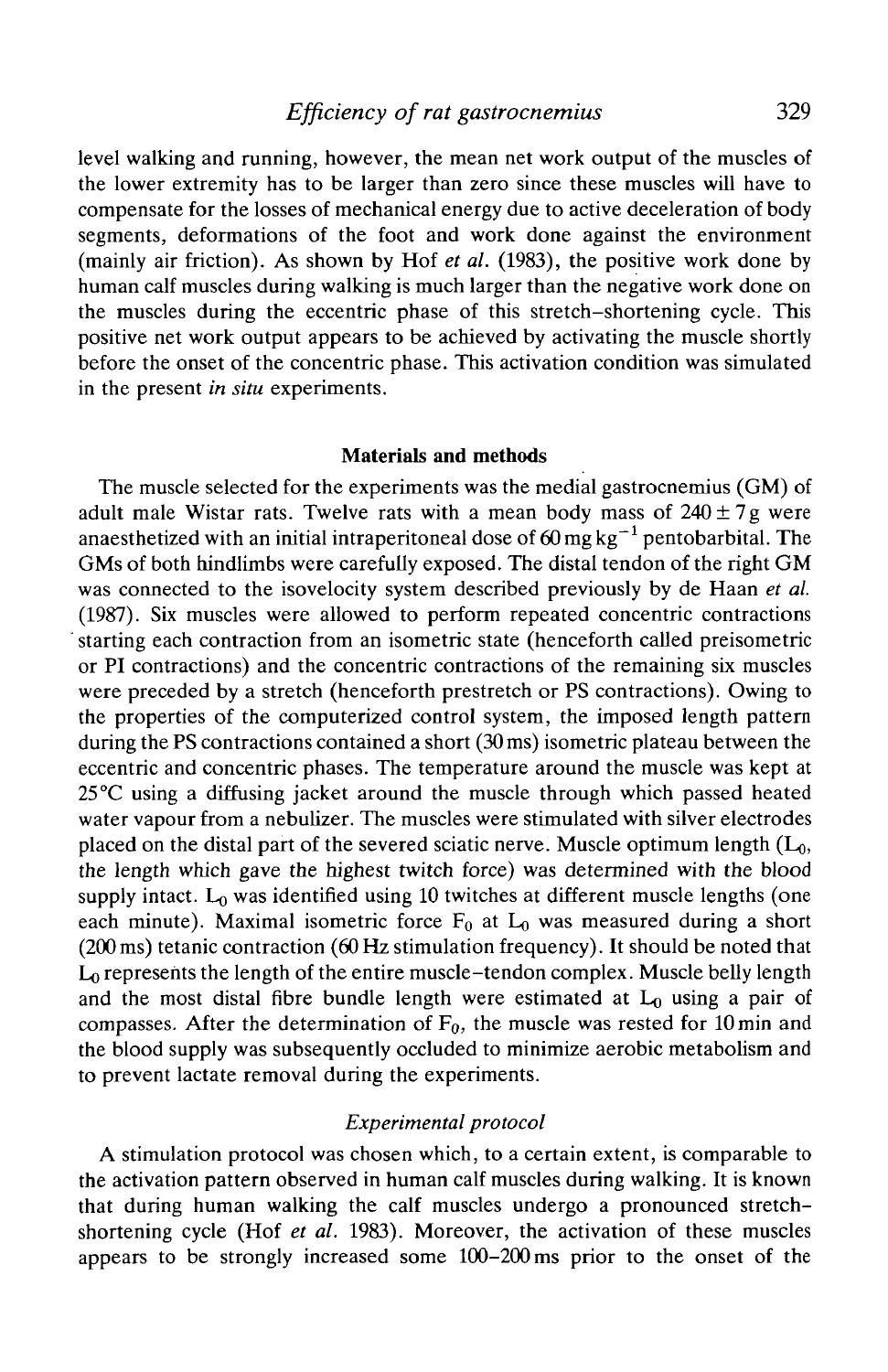concentric phase (Hof *et al.* 1983). A comparable protocol was applied for the present PS contractions. In a pilot study the (tetanic) stimulations were started at different times (70–170 ms) prior to the onset of the concentric phase. The amount of positive power during the concentric phase appeared to reach its highest value when the stimulation started 150 ms prior to the onset of the concentric phase. This interval of 150 ms was chosen for both the PS and the PI experiments. When using this type of stimulation, the muscles used in the pilot study appeared not to be damaged (as judged by repeated force measurements) despite a surprisingly large force enhancement during stretch. The velocity of shortening chosen was relatively low (20 mm s<sup>-1</sup>) to achieve a relatively long-lasting dynamic part of the contraction: the total stimulation time was 450ms with a concentric phase of 300 ms.

The muscle performed 10 repeated contractions at the rate of  $1s^{-1}$  (see Figs 1 and 2). In the concentric phase the muscle was allowed to shorten from  $L_0+3$  mm to  $L_0$ –3 mm. Stimulation ended immediately at the end of the concentric phase. During PS contractions the muscle subsequently relaxed for 370 ms at  $L_0$ –3 mm and was then stretched back to  ${\rm L}_0+3\,$ mm at a velocity of 20 mm s $^{-1}$ . Because the stimulation started 150 ms prior to the onset of the concentric phase and given the isometric plateau of 30 ms, the start of the following stimulation occurred at  $L_0+0.6$  mm (which is at 60 % of the total stretch distance of 6 mm). The distance of the active stretch was thus 2-4mm.

In the PI contractions the muscle rested at  $L_0-3$  mm for 200 ms and was subsequently passively stretched to  $L_0+3$  mm in 300 ms (velocity = 20 mm s<sup>-1</sup>). After 50 ms at this length the muscle was stimulated and allowed to develop an isometric force for 150 ms followed by the concentric phase. Force and length signals of all contractions were  $A/D$  converted and fed into a microcomputer for further analysis.

Immediately after the tenth contraction, the muscle was freeze-clamped and, after weighing, ground in a mortar precooled with liquid nitrogen, and subsequently freeze-dried. The contralateral resting GM was freeze-clamped before the exercise protocol and treated in the same way. After removal of connective tissue the dry muscle powder was stored at  $-70^{\circ}$ C.

#### *Analysis and calculations*

### *Mechanical work*

Positive work,  $W_{pos}$  (the work done by the muscle), and negative work,  $W_{neg}$ (the work done on the muscle), were determined for each contraction by integration of force to length over the concentric phase and the stretch phase, respectively.

### *Energy consumption*

Duplicate extractions were made by homogenizing 20 mg of dry tissue powder in 0.75 ml of 1.7 mol l $^{-1}$  cold perchloric acid. The homogenate was centrifuged at 0°C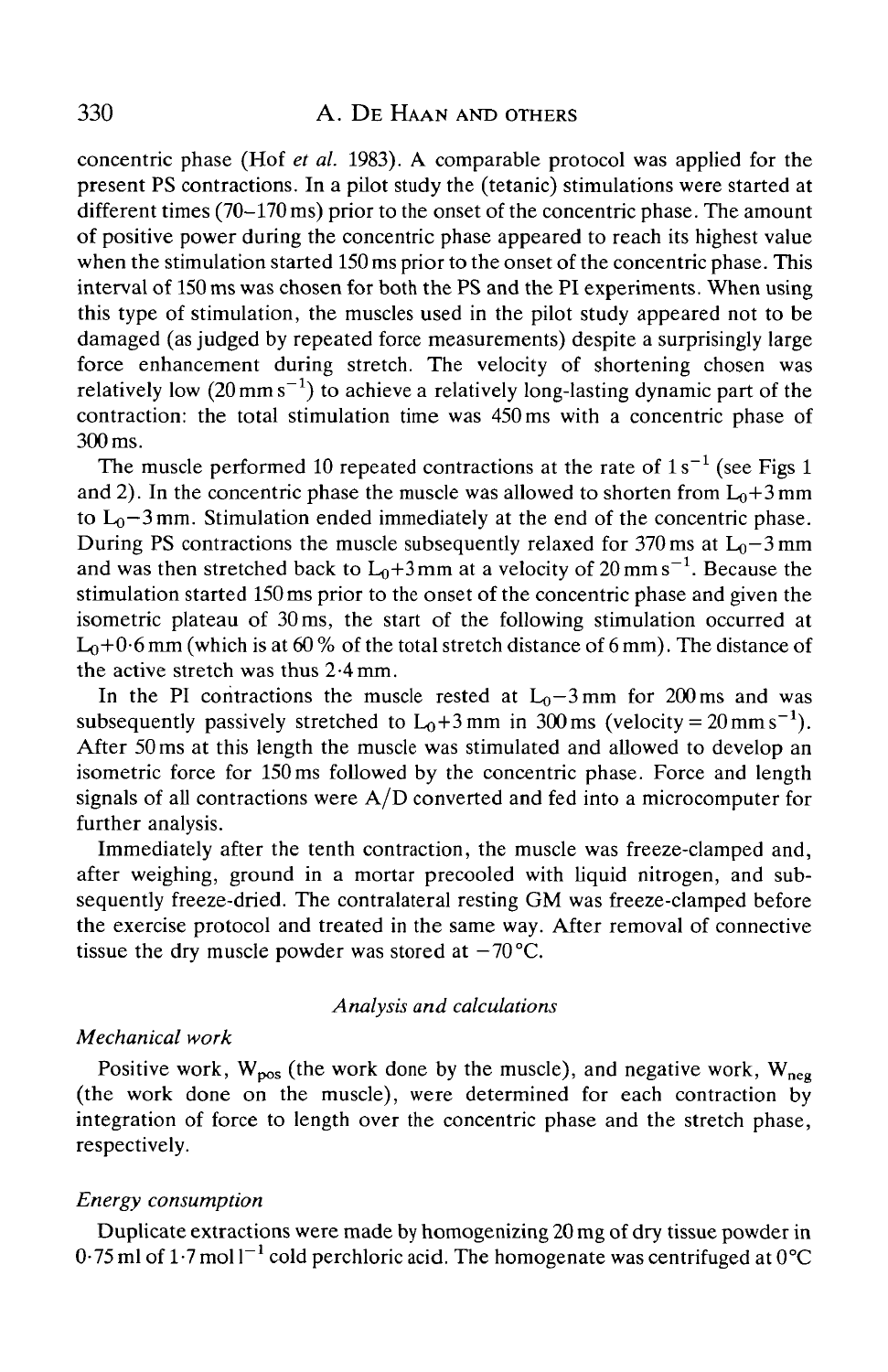(MSE Mistral  $18000 g$ ) and the supernatant neutralized with potassium hydroxide and potassium carbonate. After centrifugation (Eppendorf,  $10\,000$  rev. min $^{-1}$ ) the precipitated potassium perchlorate was removed.

Enzymatic determinations of phosphocreatine (PC), creatine, ATP and lactate were performed on a double-beam spectrophotometer (UV-190, Shimadzu) according to the method of Bergmeyer (1970).

The high-energy phosphate consumption (HEPC) was calculated from the differences in concentrations of ATP, PC and lactate between the experimental and the contralateral GM according to:

$$
HEPC = 1.5 \times \Delta lactate - \Delta ATP - \Delta PC.
$$

The possible influence of some aerobic metabolism due to the presence of oxygen in the muscle can be expected to be very low and was therefore neglected. Moreover, since  $\triangle ATP$  is only 2–4% of HEPC, the possible utilization of extra high-energy phosphates by hydrolysis of ADP to AMP with subsequent formation of IMP was also neglected. Following de Haan *et al.* (1986), a ratio of wet muscle mass to dry muscle mass of  $0.23$  was taken for the calculation of the high-energy phosphate utilization for each muscle. An equivalent of  $44 \text{ kJ} \text{ mol}^{-1} \text{ATP}$  (Kushmerick & Davies, 1969) was used to calculate the energy consumption E in joules.

Positive work efficiency,  $e_{pos}$ , was calculated from positive work summed over the 10 contractions and the total energy consumption E. Net efficiency was calculated from the  $W_{pos} - W_{neg}$  and E.

Differences in W, E and efficiencies between PI- and PS-contracting muscles were tested for significance using unpaired *t*-statistics  $(P < 0.05)$ .

### Results

Typical examples of length and force traces of both the PI and PS contractions together with the duration of stimulation and relaxation are shown in Figs 1 and 2. Note the remarkable enhancement of force during stretch in the PS contraction compared with  $F_1$  in the PI contraction. The small decrease in force from the peak force  $(F_p)$  to  $F_1$  during the 30 ms isometric plateau in the PS contraction was observed in all six muscles. Average values of the force levels at specific instants indicated in Figs 1 and 2 are presented in Table 1. This table also presents the mean values of the maximal isometric force measured at  $L_0$ .  $F_p$  values are the maximal values of force observed during the entire contraction. The forces at  $F_1$ and  $F_3$  were used to estimate the amount of stored elastic energy at the onset of the concentric phase and just prior to relaxation of the muscles, respectively (see Discussion).  $F_2$  was the force value halfway through the concentric phase. The ratio between  $F_1$  in the PS contractions and  $F_1$  in the PI contractions was 2.11 and the ratio of the peak forces was 2-43. These ratios are much higher than those observed in comparable experiments with rat extensor digitorum longus (EDL) using the more common stimulation protocol in which the stimulation for PS contraction is started well before the stretch phase (Van Ingen Schenau *et al.*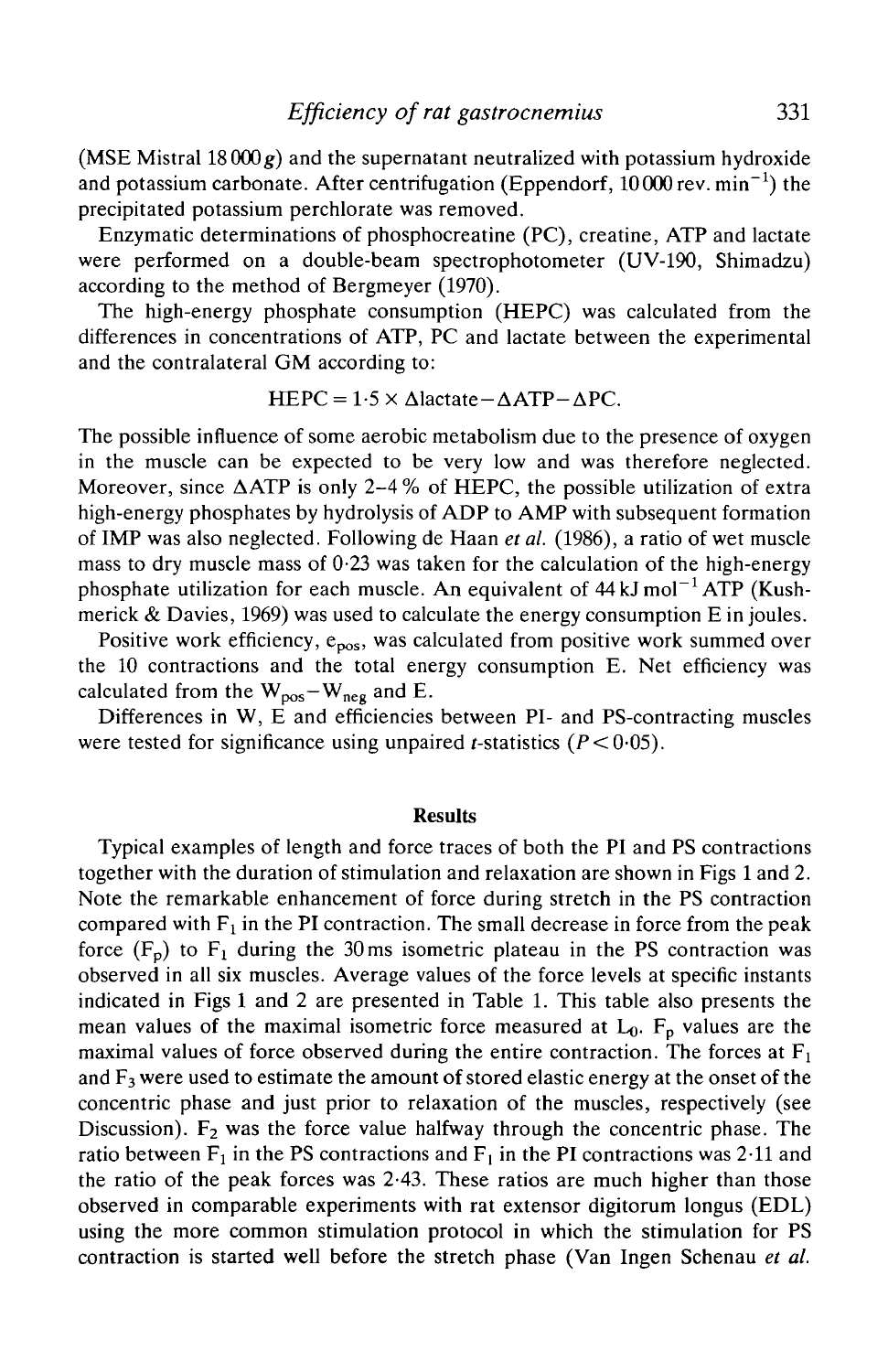

Fig. 1. Typical tracings of muscle length and force during 10 repeated PI contractions (top) and an enlarged example of one complete cycle (bottom). Arrows on the abscissa indicate the onset ( $\uparrow$ ) and end ( $\downarrow$ ) of the stimulation. The indicated forces are used to calculate the amount of stored elastic energy.  $F_p$ , peak force;  $F_1-F_3$ , forces at the beginning, middle and end of concentric contraction.

1988). From those previous expriments a ratio of 1.53 can be deduced for  $F_1$  in PS and PI contractions.

Mean muscle mass, energy consumption, work and efficiency values are presented in Table 2. Muscle mass and energy consumption did not differ significantly between the two groups. The small amount of negative work during the PI contractions (Fig. 1), which is due to the passive properties of the muscle-tendon complexes, can be ignored.

Positive work in PS contractions was 39-4 % higher than in PI contractions. This gain in  $W_{pos}$  as a result of the preceding stretch is of the same order as that reported by Cavagna *et al.* (1968) for toad sartorius, frog gastrocnemius and human forearm flexors but much lower than the gains of 256 % and 147 % reported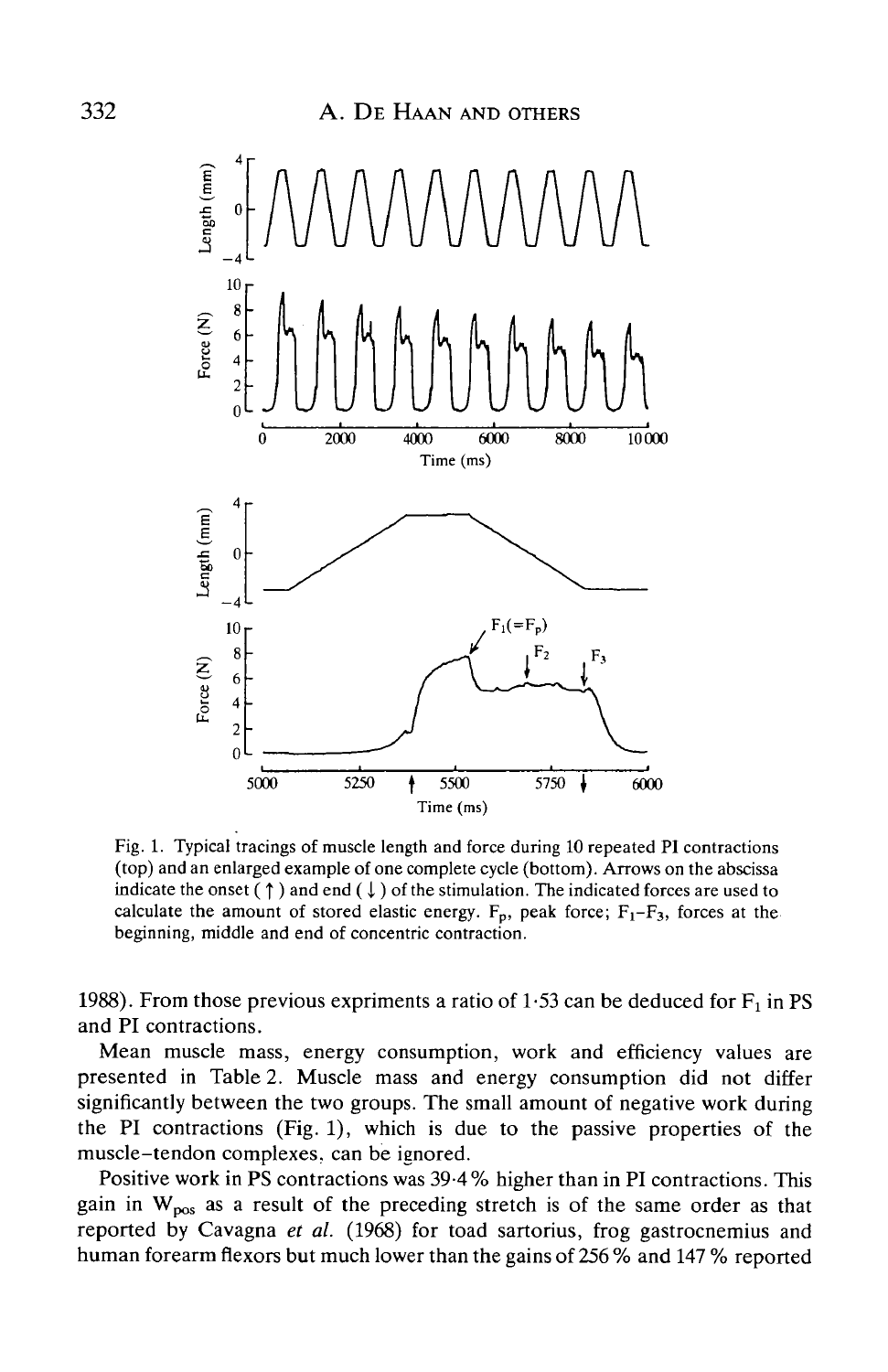

Fig. 2. A typical example of length and force tracings during PS contractions (see legend to Fig. 1 for further details).

by Heglund & Cavagna (1987) for rat EDL and gastrocnemius, respectively. In contrast to the results of Cavagna *et al.* (1968) and Heglund & Cavagna (1987), the positive work in the PS contractions was considerably (51%) larger than the negative work during the stretch.

The efficiency of positive work in PI contractions was below the 30 % generally assumed to be the maximal value for muscle efficiency. Though  $e_{\text{pos}}$  for the PS contractions was larger than this theoretical value, it was still far below the values of 40-70 % which have been reported for human running and kangaroo hopping (Margaria, 1968; Cavagna & Kaneko, 1977; Heglund *et al.* 1982).

#### **Discussion**

Despite the relatively low contraction velocity used in the present study  $(1.4$  fibre lengths s<sup>-1</sup>) the efficiency of positive work in the PI contractions is higher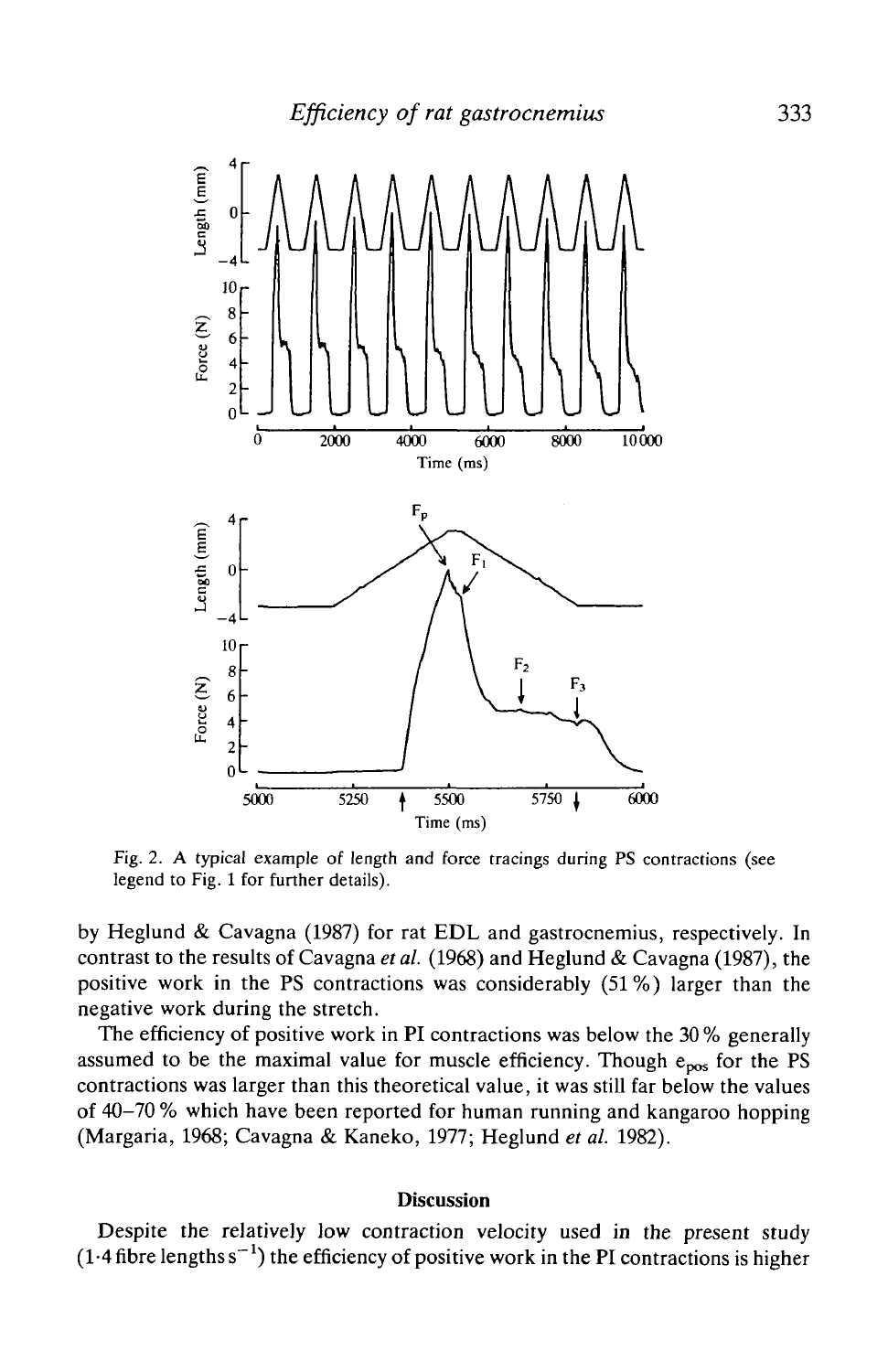|                |        | $\sigma$ - - - $\tau$ - - - $\tau$<br>. |                |        |        |
|----------------|--------|-----------------------------------------|----------------|--------|--------|
|                | $F_0$  | $F_1$                                   | F <sub>2</sub> | $F_3$  | $F_p$  |
| PI $(N = 6)$   |        |                                         |                |        |        |
| Mean           | 11.09  | 6.59                                    | 4.42           | 3.98   | 6.59   |
| S.D.           | 0.89   | 0.88                                    | 0.86           | 0.64   | 0.89   |
| PS $(N = 6)$   |        |                                         |                |        |        |
| Mean           | 10.84  | 13.91                                   | 4.97           | 3.76   | 16.00  |
| S.D.           | 0.59   | 0.88                                    | 0.59           | 0.39   | 0.88   |
| Difference (%) | $-2.2$ | $111*$                                  | $12 - 4$       | $-3.3$ | $143*$ |

Table 1. *Maximal isometric force Fo and the forces indicated in Fig. 1 for both groups of muscles*

\* Significant differences between the groups.

 $F_0$ , maximal isometric force at optimal muscle length;  $F_1$ ,  $F_2$ ,  $F_3$ , forces at the beginning, halfway through and at the end of the concentric phase;  $F_p$ , peak force during the contraction.

Table 2. *Mass, energy consumption (E), negative (W<sub>neg</sub>) and positive work (W<sub>pos</sub>) and efficiency of positive and net work (epos and enel) for both types of contraction (PI and PS)*

|                                                         | Mass<br>(mg) | Е<br>(mJ) | $W_{\text{neg}}$<br>(mJ) | $W_{pos}$<br>(mJ) | $e_{pos}$ | $e_{net}$ |
|---------------------------------------------------------|--------------|-----------|--------------------------|-------------------|-----------|-----------|
| PI $(N = 6)$                                            |              |           |                          |                   |           |           |
| Mean                                                    | 794          | 981       | 21.5                     | 254               | 26.3      | 23.9      |
| S.D.                                                    | 51           | 251       | 3.9                      | 49                | $2-0$     | 1.7       |
| PS $(N = 6)$                                            |              |           |                          |                   |           |           |
| Mean                                                    | 748          | 968       | 234                      | 354               | 36.8      | 12.4      |
| S.D.                                                    | 81           | 127       | 13                       | 36                | 3.5       | 1.8       |
| Difference $(\%)$                                       | $-5.8$       | $-1.3$    | 988*                     | $39.4*$           | $39.9*$   | $-48.1*$  |
| * Significant differences between the PS and PI groups. |              |           |                          |                   |           |           |

than the values of 18-5 % and 15 % reported for rat soleus by Gibbs & Gibson (1972) and Heglund & Cavagna (1987), respectively, and also higher than the values of 14-2% and 18% reported for rat EDL by Wendt & Gibbs (1973) and Heglund & Cavagna (1987), respectively. This is probably due to the long phase of active shortening relative to the total stimulation time and the relatively long distance of shortening (6 mm at a mean fibre length of  $14.8 \pm 0.8$  mm) in our experiments. From their figures representing the force and length tracings for rat EDL, it can be deduced that Heglund & Cavagna (1987) used distances of active shortening of less than lmm for both PI and PS contractions. This small shortening distance can also explain the much larger gains in  $W_{\text{pos}}$  and  $e_{\text{pos}}$  as the result of prestretch reported by Heglund & Cavagna (1987) when compared with the present results. For a particular amount of elastic energy stored in the elastic structures of the muscle-tendon complex, the gains in  $W_{pos}$  and  $e_{pos}$  will be higher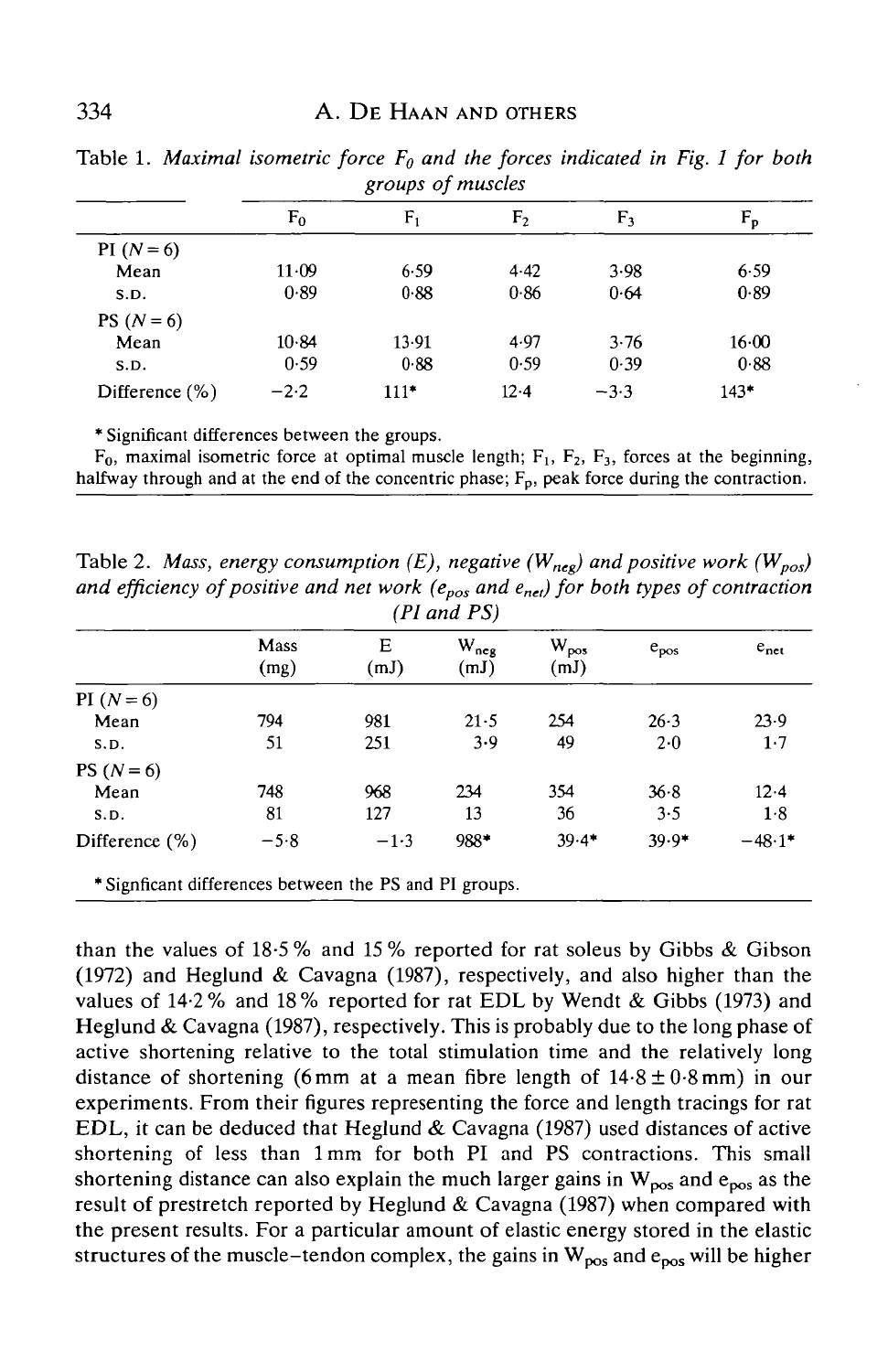at shorter distances of active shortening owing to an increased relative contribution of elastic energy in the positive work output.

The mean value of approximately 40% for  $e_{pos}$  in PS contractions of rat EDL reported by Heglund & Cavagna (1987) is only slightly higher than the  $36.8\%$ found for rat GM in the present study. Based on the present results, it is not possible to determine the actual efficiency of the contractile machinery in the muscle-tendon complex since the contribution of elastic energy in  $W_{pos}$  is unknown. However, the fact that equal energy consumption was found for both types of contractions does not support the suggestion made in a previous study (Van Ingen Schenau, 1984) that the energy consumption might decrease as a result of a short active prestretch. The idea was that, by avoiding a waste of metabolic energy used in taking the (nonconservative) slack of muscle fibres at the onset of a contraction, the enhancement of work output induced by an active stretch might be accompanied by a decrease of metabolic power input. This should have led to a higher efficiency of the contractile element in PS contractions compared with PI contractions.

The equality of energy consumption suggests, however, that, at least under the conditions and protocol used in this study, the difference in positive work efficiency has to be explained by other phenomena such as storage and release of elastic energy and by what is mostly referred to as 'potentiation' of the contractile machinery (Cavagna *etal.* 1968, 1985; Hill, 1970; Alexander & Goldspink, 1977).

Based on data concerning compliance of mammalian muscles described in the literature and in the light of the new stimulation protocol used in the present study, the present results allow the highlighting of aspects which may shed some new light on these well-known phenomena.

## *Enhancement of force and of positive work*

The majority of previous studies on the effects of a stretch were performed with amphibian muscles. As discussed previously (Van Ingen Schenau *et al.* 1988), a major problem in studying eccentric contractions in mammalian muscles concerns the high risk of damaging the muscle, particularly when using the long active stretch distances necessary to achieve the maximal gain in positive power during the concentric phase as reported for amphibian muscles (Cavagna *et al.* 1968; Edman *et al.* 1978). The present study, however, shows that with the applied stimulation protocol a strong enhancement of force and positive power can be achieved without such damage. Although in both PI and PS contractions an effect of fatigue is observed during the course of repetitive contractions (see top of Figs 1 and 2), the experiments performed in the pilot study (with an intact blood supply) showed that muscles attained the original force levels after rest.

When maximal force during stretch (achieved at  $L_0+3$  mm) is compared with  $F_1$ during the PI contractions (at the same length) the difference is striking. The ratios between these forces are much higher than that previously observed in rat EDL (Van Ingen Schenau *et al.* 1988) or in amphibian muscle (e.g. the values in Cavagna *et al.* 1968) but comparable to the results reported for dog muscles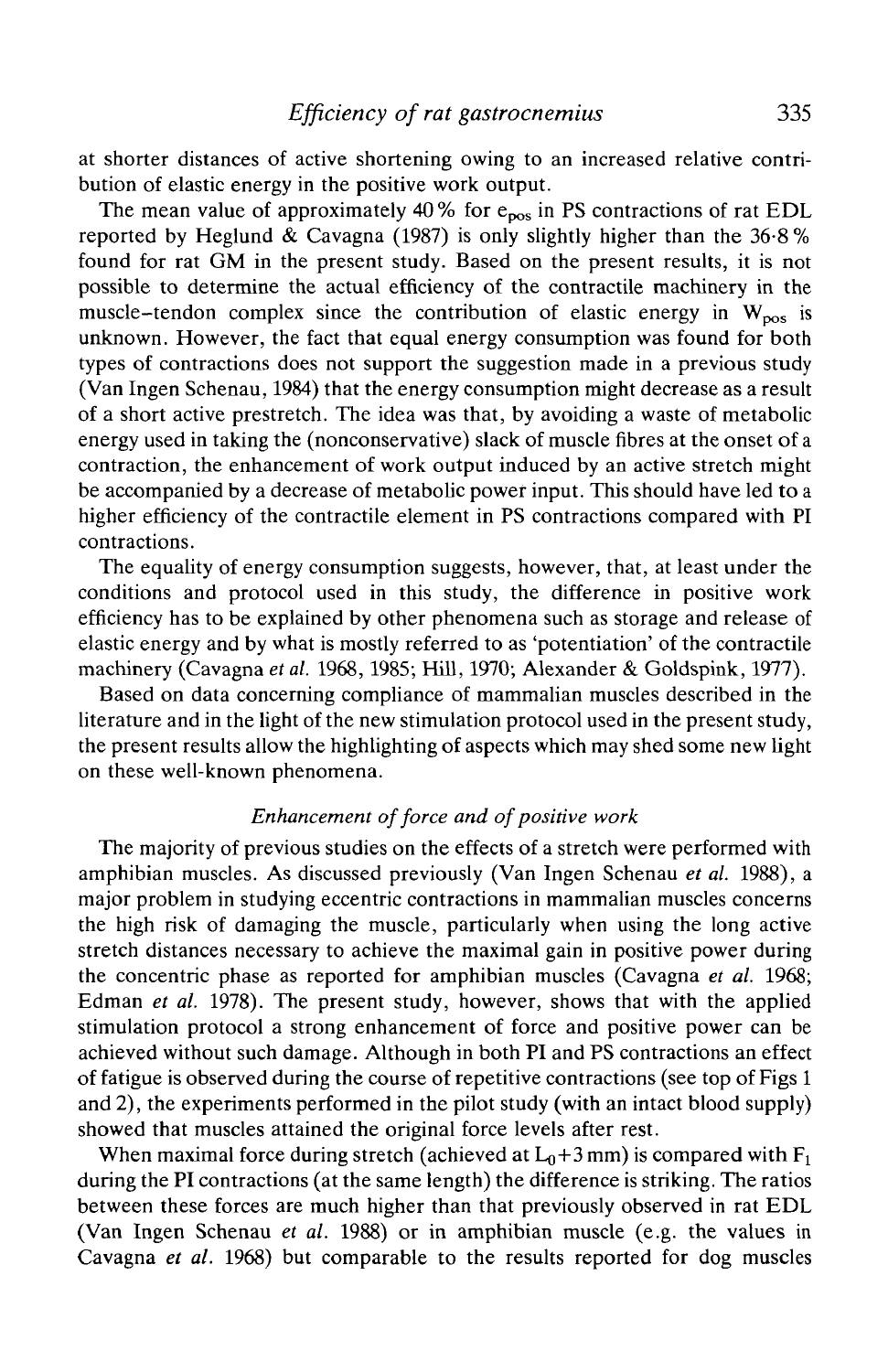# 336 A. DE HAAN AND OTHERS

(Stainsby, 1976). This means that the stimulation protocol used in the present study leads to a strong enhancement of force despite the relatively short distance of active stretch (2-4mm). This stretch distance will be distributed over the contractile structures as well as the tendinous structures of the muscle-tendon complex. Moreover, the majority of the crossbridges will not attach directly at the onset of the stimulation since it takes time for the active state to develop fully. So, one might argue that the stretch distance of many crossbridges is short enough (see next paragraph) to allow a large number of crossbridges which attach during the stretching phase to remain attached until the concentric phase.

The enhancement of positive work due to this stretch shows that it is not necessary to apply long stretch distances and large amounts of negative work to achieve this enhancement. The enhanced force and positive work output as well as the relatively low amount of negative work compare well with *in vivo* movements. In the majority of these movements where muscles show a stretch-shortening cycle (as in running, jumping and overarm throwing), the amount of negative work is less than the amount of positive work and, as also stated by Tidball & Daniel (1986), the onset of activation seems mostly to take place in the last phase of the stretch.

## *The role of elastic energy*

For a deeper understanding of the physiological significance of the efficiencies  $e_{pos}$  and  $e_{net}$  for the PS contractions one needs to know which part of  $W_{pos}$  is due to the release of elastic energy. Based on previous experiments with the rat EDL (Van Ingen Schenau *et al.* 1988) and on data concerning the compliances of other mammalian muscle-tendon complexes, an estimation can be made of this role of storage and release of elastic energy. To calculate the stored and released amounts of elastic energy one needs to know the force-extension characteristics of the series elastic elements of the muscle-tendon complexes. Since these characteristics were not measured, a rough estimate is made based on the mean values of force and muscle length of the muscles in the present study. The mean muscle length of the twelve muscles was  $L_0 = 43.8 \pm 0.9$  mm (length of total muscletendon complex; the mean fibre length was  $14.8 \pm 0.8$  mm). Though many different mathematical functions for the force-extension component (SEC) have been proposed in the literature (Hof *et al.* 1983; Hatze, 1978; Proske & Morgan, 1987), it has been shown that these functions can be fairly well approximated by a simple quadratic relationship,  $F = k\Delta L^2$ , where F is the force, k is a constant and  $\Delta L$  is the extension of the SEC due to F (Van Ingen Schenau, 1984). To determine this function one needs to know  $\Delta L$  at one particular force. Data in the literature give extensions at maximal isometric force in the range of 2-5 % of total muscle length (Walmsley & Proske, 1981; Morgan *et al.* 1978; Morgan, 1977). Using quick-release experiments, the force-extension characteristic of rat EDL was calculated by Van Ingen Schenau *et al.* (1988). The extension at  $F_0$  appeared to be  $3.2\%$  of  $L_0$ . Since the rat GM has shorter tendons relative to its total muscle length than the rat EDL, it seems likely that the SEC of the GM will be slightly stiffer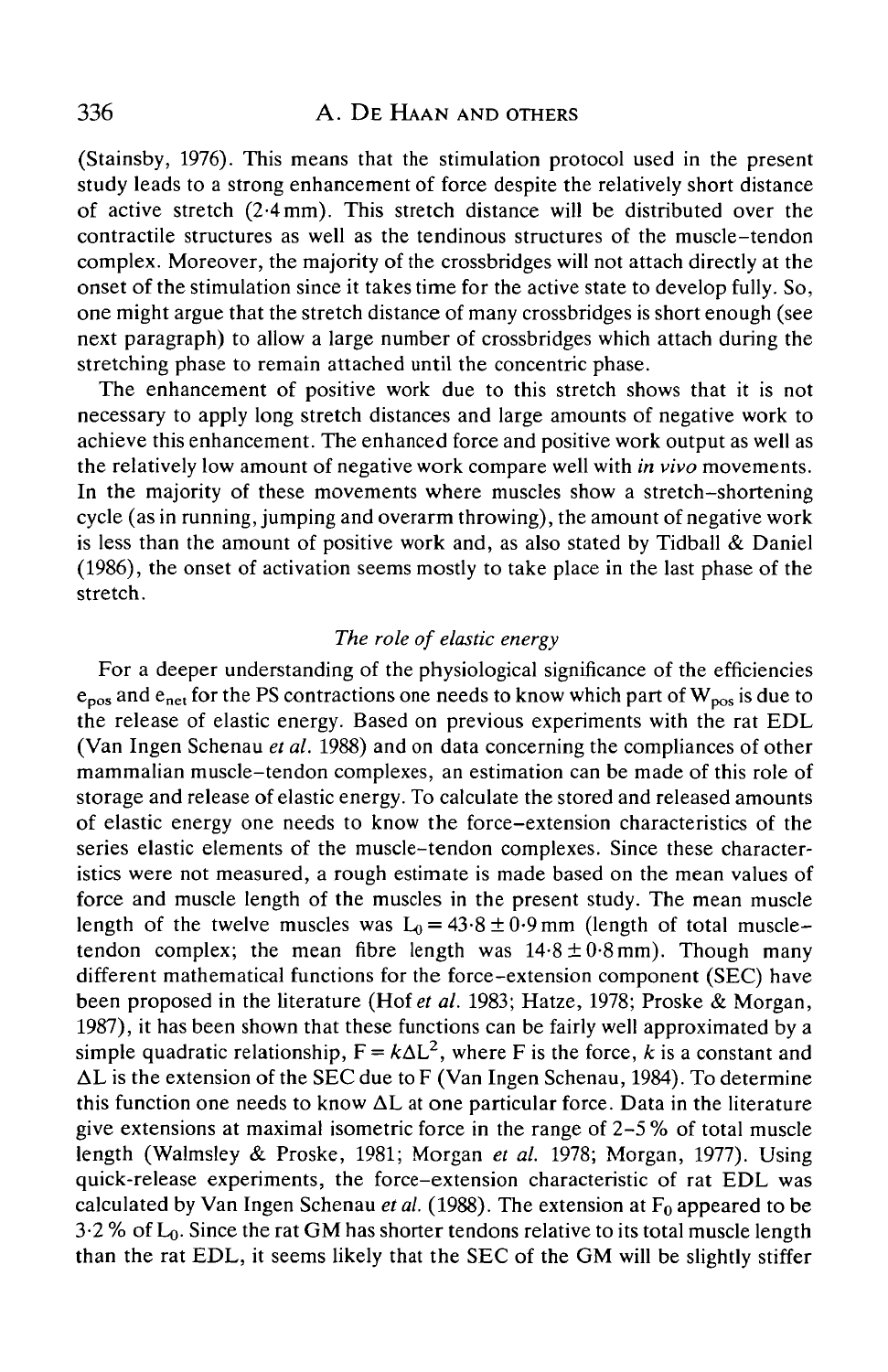|            | SEC extension at $F_0$      |                        |                        | Elastic       |                     |  |
|------------|-----------------------------|------------------------|------------------------|---------------|---------------------|--|
| ΔL<br>(mm) | $\Delta L/L_0 \times 100\%$ | $W'_{pos}(PS)$<br>(mJ) | $W'_{pos}(PI)$<br>(mJ) | energy<br>(%) | Potentiation<br>(%) |  |
| 1.3        | 3%                          | 295                    | 264                    | 19            | 10                  |  |
| 0.9        | 2%                          | 315                    | 261                    | 13            | 15                  |  |
| 1.7        | 4%                          | 275                    | 267                    | 26            | 2                   |  |
| 2.2        | 5%                          | 256                    | 271                    | 32            | -4                  |  |

Table 3. Positive work of the CE  $(W_{p\circ x}^{'} )$  calculated from  $W_{p\circ s}$  and the contribution *of elastic energy in both types of contraction (PS and PI) and relative contributions of elastic energy and muscle potentiation in Wpos*

The data are calculated for different assumptions for the compliance of the series elastic component.

than that of the EDL. For this first approximation an extension of 3-0% is assumed to occur at the mean isometric force,  $F_0 = 10.97$  N, of the twelve muscles. With these data the constant k is  $6.4 \times 10^6$  N m<sup>-2</sup>. The amount of elastic energy stored in the SEC can then be calculated according to  $W_{el} = F^{3/2}/3 \sqrt{k}$ . With this equation the positive work done by the contractile element CE is estimated for both types of contraction. For PI contraction, the small  $W_{neg}$  is neglected. Positive work done by CE ( $W'_{\text{pos}}$ ) is then equal to  $W_{\text{pos}}$  plus the elastic energy which is still stored in the SEC at the end of the concentric contraction  $[W_{el}(F_3)]$ . Then  $W'_{pos} = W_{pos} + W_{el}(F_3)$ . For PS contractions it is assumed that all elastic energy which is stored at the onset of the concentric contraction  $[W_{el}(F_1)]$  originates from external sources, stored in the SEC during the active stretch phase. It is further assumed that no elastic energy is converted into heat during the concentric contraction. The positive work output of CE can then be calculated according to  $W'_{\text{pos}} = W_{\text{pos}} + W_{\text{el}}(F_3) - W_{\text{el}}(F_1)$ . The results of these estimations are presented in Table 3. Calculations are also carried out using other compliances of the SEC to demonstrate the influence of our choice on the results. The last two columns show the relative contribution of elastic energy to the uncorrected  $W_{pos}$  and the contribution to extra work which is assumed to originate from a nonelastic mechanism. This last contribution is assumed to be caused by some potentiation effect of the crossbridges caused by the active stretch (Cavagna *et al.* 1985). It was suggested that the crossbridges are charged to a level of (nonelastic) potential energy which cannot be attained in a contraction without prestretch (Cavagna *etal.* 1985).

Given the compliance, which is judged as the most reliable estimate (yielding 3 % extension), these calculations show that two-thirds of the extra positive work which can be gained by a preceding stretch originates from release of elastic energy and one-third from this potentiating effect.

However, these fractions appear to be strongly dependent on the estimation of the SEC compliance. SEC extensions larger than 4% seem not to be realistic, since the major part of the stretch is then taken up by the stretch of the SEC. In this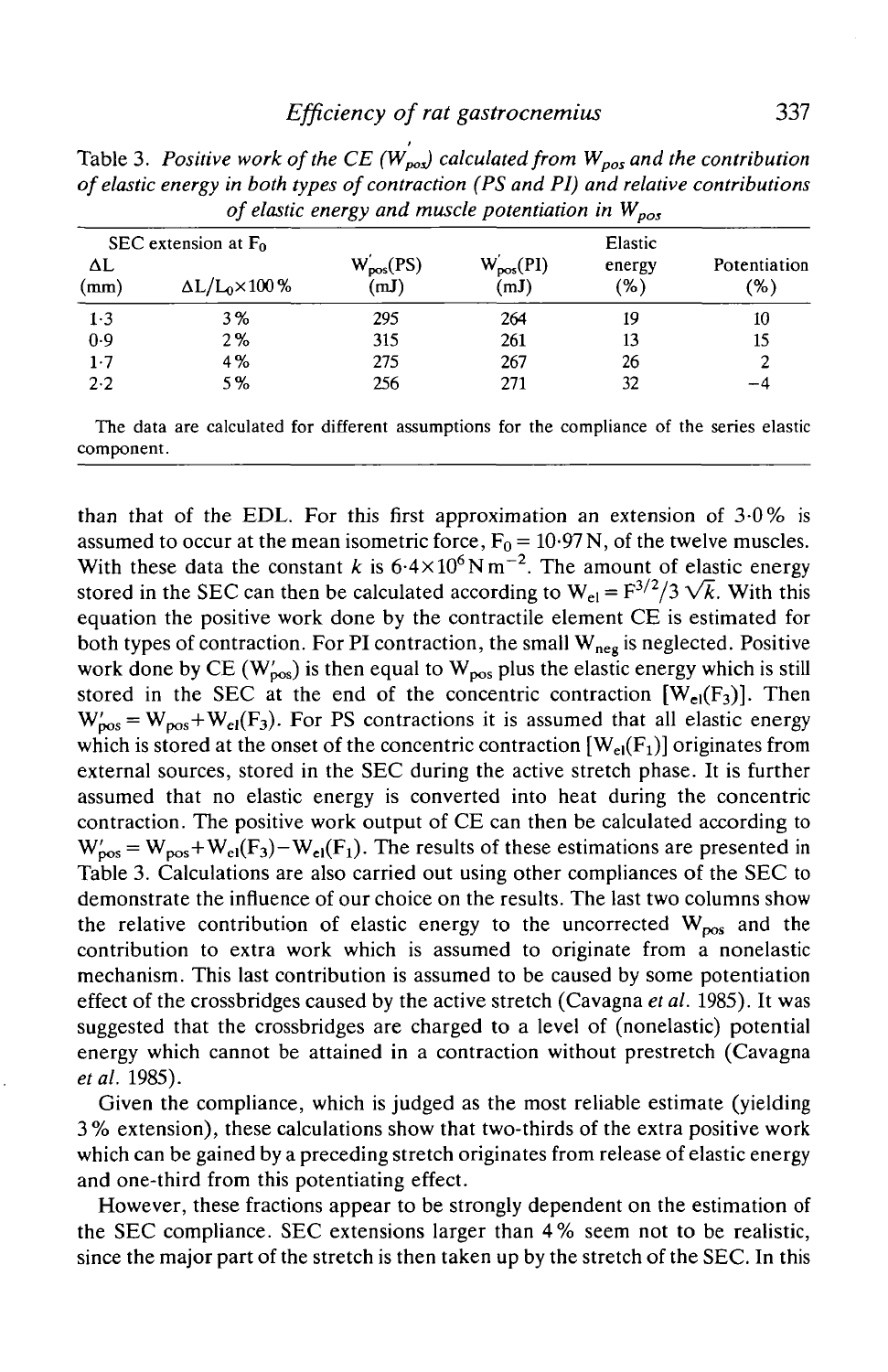case it is difficult to explain why only 43 % of the negative work reappears as extra work. For the remaining part, which will be converted into heat, one needs a nonconservative force working over a certain stretch distance (as is the case in an eccentric contraction of the CE).

# *Muscle efficiency and efficiency of running*

Since the high efficiency of positive work of almost 37 % can be explained by the elastic and nonelastic mechanisms described above, this study does not provide evidence that the efficiency of the contractile machinery after a prestretch is larger than the 30 % mentioned in the Introduction. Even if the estimated contribution of elastic energy is subtracted from  $W_{pos}$ , an efficiency for the positive work of the CE of not more than 29 % can be calculated.

The value of 37 % is far too low to explain the 40-70 % efficiency estimated for positive work done during human and animal running (Margaria, 1986; Cavagna & Kaneko, 1970; Heglund *et al.* 1982). However, the methodology to calculate mechanical work used by Margaria and many others is open to discussion (Cavagna & Kaneko, 1977; Williams & Cavanagh, 1983; Williams, 1985; Aleshinsky, 1986). Williams & Cavanagh (1983) give estimates for various variables. If they take into account transfer of energy within and between segments, the metabolic cost of positive and negative work and the contribution of elastic energy, they still appear to need an efficiency of positive work at the contractile machinery of 44 % to explain mechanical work in human running (Williams & Cavanagh, 1983). This is far in excess of the 29 % for rat GM muscle mentioned above. Although one might argue that their estimate of the metabolic cost of negative work (one-third of the cost of positive work) is too high compared with the experimental results obtained by Curtin & Davies (1975) and Stainsby (1976), a large discrepancy remains between muscle efficiency as reported in the present study and the gross efficiency of running, even if it is assumed that eccentric work does not require any metabolic cost. Part of this discrepancy, however, may be due to an effect related to the body dimensions of the rat compared to that of humans and other large animals for which the efficiency of running was measured. It is known that the efficiency of running increases with body size (Taylor, 1980; Heglund *et al.* 1982). This will in part be due to the differences in architecture of the muscle-tendon complexes. Since the compliance of the series elastic elements of a muscle-tendon complex is mainly located in the tendinous tissues and to a much lesser extent in the muscle fibres (Morgan *et al.* 1978; Bressler & Clinch, 1975), it seems likely that muscles which have relatively long tendons compared to their mean fibre length may be more suitable for storage and release of elastic energy than muscles with relatively short tendons. When the calf muscles of rat are compared to those of man (Huijing, 1985; Bobbert *et al.* 1986) and the camel (Alexander *et al.* 1982), it is clear that the relative tendon length is strongly dependent on the size of the animal. The tendon of the GM of the camel represents 89 % of the total length of the muscle-tendon complex, whereas it is 85 % for human GM and 66 % for the rat GM used in the present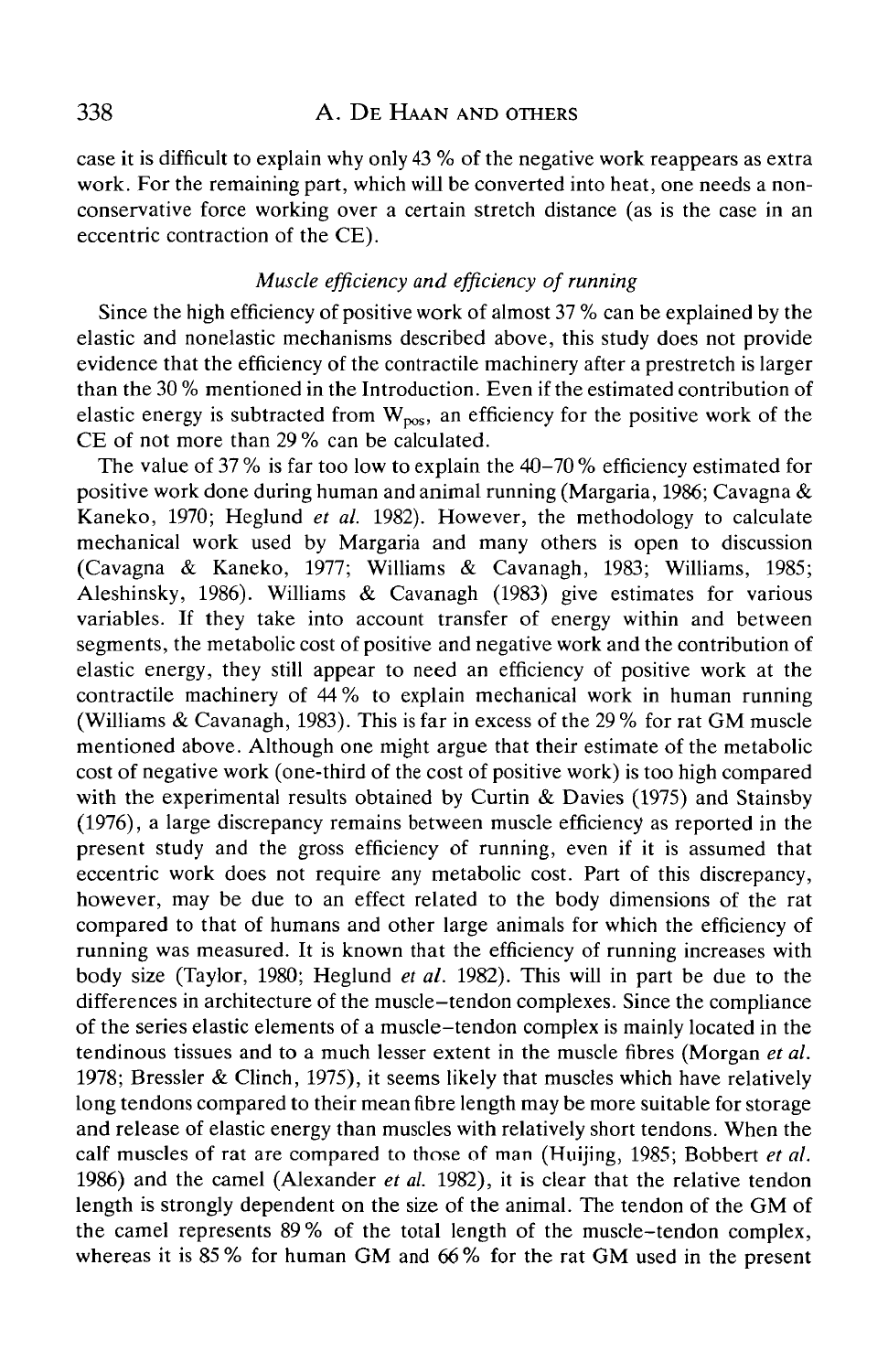study. It is therefore possible that the relative contribution of elastic energy to positive work is larger in larger animals. This will lead to a larger value of  $e_{\text{nos}}$ .

It has also been suggested that calf muscles in large animals are mainly used as force generators, allowing their tendons to store and release elastic energy (Taylor, 1980). As discussed above,  $e_{pos}$  will be larger the shorter the concentric range of the contractile elements. In such contractions, however, it will be difficult to achieve a net work output larger than zero. Moreover, one might question how these muscles can contribute to work done on the environment when running uphill or against an opposing wind. As argued previously (Van Ingen Schenau, 1986), a large part of the physiological length range of the relatively short fibres of the human GM will be necessary to stretch the series elastic component of the GM if compliances are assumed for the human GM which correspond to an extension  $\Delta L$  of the series elastic element at  $F_0$  of more than 4-5 % of  $L_0$ . It has been shown that in such a case it would not be possible to explain how GM can contribute to external work in, for example, a vertical jump. In the light of such arguments, it is not surprising that even for kangaroo GM an extension  $\Delta L$  at F<sub>0</sub> of only 4% has been reported (Morgan *et al.* 1978). With such limited extensions, the role of storage and release of elastic energy is also smaller than if the compliances were larger. This means that in larger animals  $W_{pos}$  has to be much larger than  $W_{neg}$ . So a large part of  $W_{\text{pos}}$  will have to be delivered by the contractile elements of the muscle-tendon complexes in a contraction comparable to the PS contractions used in the present study. Such contractions could explain the relatively high values for maximal oxygen uptake found in human running compared to those reported for cycling (Astrand & Rodahl, 1977). Such contractions would be difficult in running, where it is assumed that the calf muscles are mainly used as generators of isometric force. Moreover, this type of contraction correlates with the onset of (increased) muscle activation in a late phase of the stretch, as observed *in vivo* (Tidball & Daniel, 1986).

It should be noted, however, that other structures, such as the arch of the foot or even the elastic properties of the shoes, can contribute to storage and reutilization of elastic energy during running (Alexander, 1988) and consequently to a high efficiency of positive work.

From the above it is clear that for a more complete understanding of the energetics of running, much more study is necessary of, for example: the role of elastic energy in muscle-tendon complexes (actual compliances) and other structures (the arch of the foot, the spine; Alexander, 1988); the enhancement of  $W_{\text{pos}}$  and the metabolic costs in contractions with different prestretch histories (stretch velocity, stretch distance), different timing of the onset of the stimulation and different velocities of concentric contractions.

The authors are grateful to E. F. J. Goormachtig for chemical analysis.

#### **References**

ALESHINSKY, S. Y. (1986). An energy "sources" and "fraction" approach to the mechanical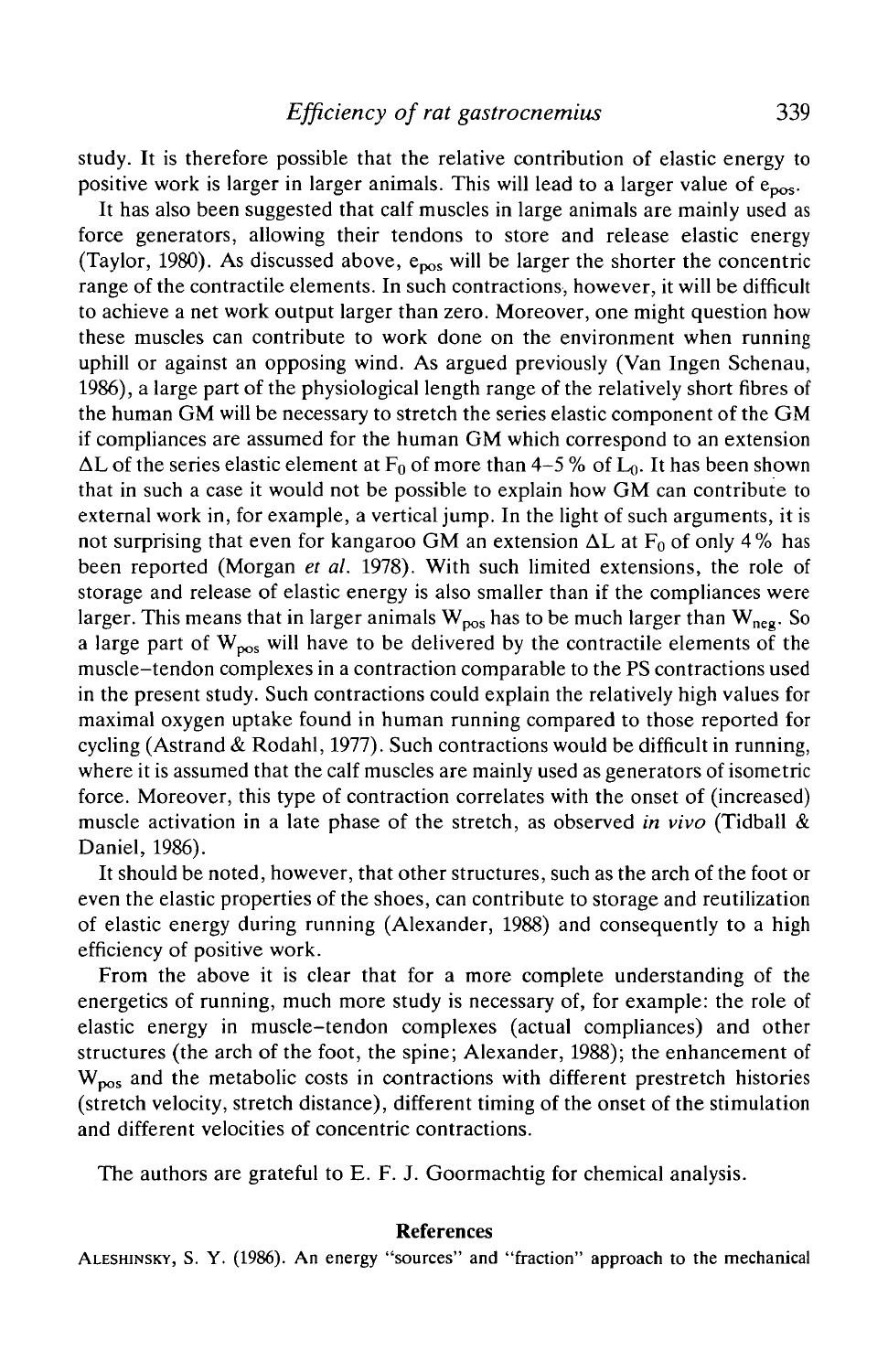energy expenditure problem. I. Basic concepts, description of the model, analysis of a onelink system movement. /. *Biomechanics* 19, 287-293.

- ALEXANDER, R. MCN. (1984). Elastic energy stores in running vertebrates. *Am. Zool.* **24,** 85-94.
- ALEXANDER, R. MCN. (1988). The spring in your step: the role of elastic mechanisms in human running. In *Biomechanics XI* (ed. G. de Groot, A. P. Hollander, P. A. Huijing & G. J. Van Ingen Schenau). Amsterdam: Free University Press (in press).
- ALEXANDER, R. MCN. & GOLDSPINK, G. (1977). *Mechanics and Energetics of Animal Locomotion.* London: Chapman & Hall.
- ALEXANDER, R. McN., MALOIY, G. O. M., KER, R. F., JAYES, A. S. & WARUI, C. N. (1982). The role of tendon elasticity in the locomotion of the camel *(Camelus dromedarius). J. Zool., Land.* **198,** 293-313.
- ASTRAND, P. O. & RODAHL, K. (1977). *Textbook of Work Physiology.* New York: McGraw-Hill.
- BERGMEYER, H. V. (1970). *Methoden der Enzymatischen Analyse.* Wenheim: Verlag Chemie.
- BOBBERT, M. F., HUUING, P. A. & VAN INGEN SCHENAU, G. J. (1986). A model of the human triceps surae muscle-tendon complex applied to jumping. *J. Biomechanics* **19,** 889-898.
- BRESSLER, B. H. & CLINCH, N. F. (1975). Crossbridges as the major source of compliance in contracting skeletal muscle. *Nature, Lond.* **256,** 221-222.
- CAVAGNA, G. A., DUSMAN, B. & MARGARIA, R. (1968). Positive work done by a previously stretched muscle. *J. appl. Physiol.* **24,** 21-32.
- CAVAGNA, G. A. & KANEKO, M. (1970). Mechanical work and efficiency in level walking and running. *J. Physiol., Lond.* **268,** 467-481.
- CAVAGNA, G. A., MAZZANTI, M., HEGLUND, C. & CITTERIO, G. (1985). Storage and release of mechanical energy by active muscle: a non-mechanical mechanism? *J. exp. Biol.* **115,** 79-87.
- CAVAGNA, G. A., SAIBENE, F. P. & MARGARIA, R. (1964). Mechanical work in running. *J. appl. Physiol.* **19,** 249-256.
- DE HAAN, A., DE JONG, J., VAN DOORN, J. E., HUVING, P. A., WOITTLEZ, R. D. & WESTRA, H. G. (1986). Muscle economy of isometric contractions as a function of stimulation time and relative muscle length. *Pfliigers Arch ges. Physiol.* **407,** 445-450.
- DE HAAN, A., HOLLANDER, A. P. & SARGEANT, A. J. (1987). A computer-controlled system for isovelocity measurements of *in situ* rat skeletal muscle. *J. Physiol., Lond.* **396,** 8P.
- CURTIN, N. A. & DAVIES, R. E. (1975). Very high tension with very little ATP breakdown by active skeletal muscle. *J. Mechanochem. Cell Motil.* 3, 147-154.
- EDMAN, K. A. P., ELZINGA, G. & NOBLE, M. I. M. (1978). Enhancement of mechanical performance by stretch during tetanic contractions of vertebrate skeletal muscle fibres. *J. Physiol., Lond.* **281,** 139-155.
- GIBBS, C. L. & GIBSON, W. R. (1972). Energy production of rat soleus muscle. *Am. J. Physiol.* **223,** 864-871.
- HATZE, H. (1978). A general myocybernetic control model of skeletal muscle. *Biol. Cybernetics* **28,** 143-157.
- HEGLUND, N. C. & CAVAGNA, G. A. (1987). Mechanical work, oxygen consumption and efficiency in isolated frog and rat muscle. *Am. J. Physiol.* **253,** C22-C29.
- HEGLUND, N. C, FEDAK, M. A., TAYLOR, C. R. & CAVAGNA, G. A. (1982). Energetics and mechanics of terrestrial locomotion. IV. Total mechanical energy changes as a function of speed and body size in birds and mammals. *J. exp. Biol.* **97,** 57-66.
- HILL, A. V. (1970). *First and Last Experiments in Muscle Mechanics.* Cambridge: Cambridge University Press.
- HOF, A. L., GEELEN, B. A. & VAN DEN BERG, JW. (1983). Calf muscle moment, work and efficiency in level walking; role of series elasticity. *J. Biomechanics* **15,** 523-537.
- HUIJING, P. A. (1985). Architecture of the human gastrocnemius muscle and some functional consequences. *Ada anal.* **123,** 101-107.
- KUSHMERICK, M. J. & DAVIES, R. E. (1969). The chemical energetics of muscle contraction. I. Activation heat, heat of shortening and ATP utilization for activation-relaxation processes. *Proc. R. Soc.* B **174,** 293-313.
- MCMAHON, T. A. (1985). The role of compliance in mammalian running gaits. /. *exp. Biol.* **115,** 263-282.